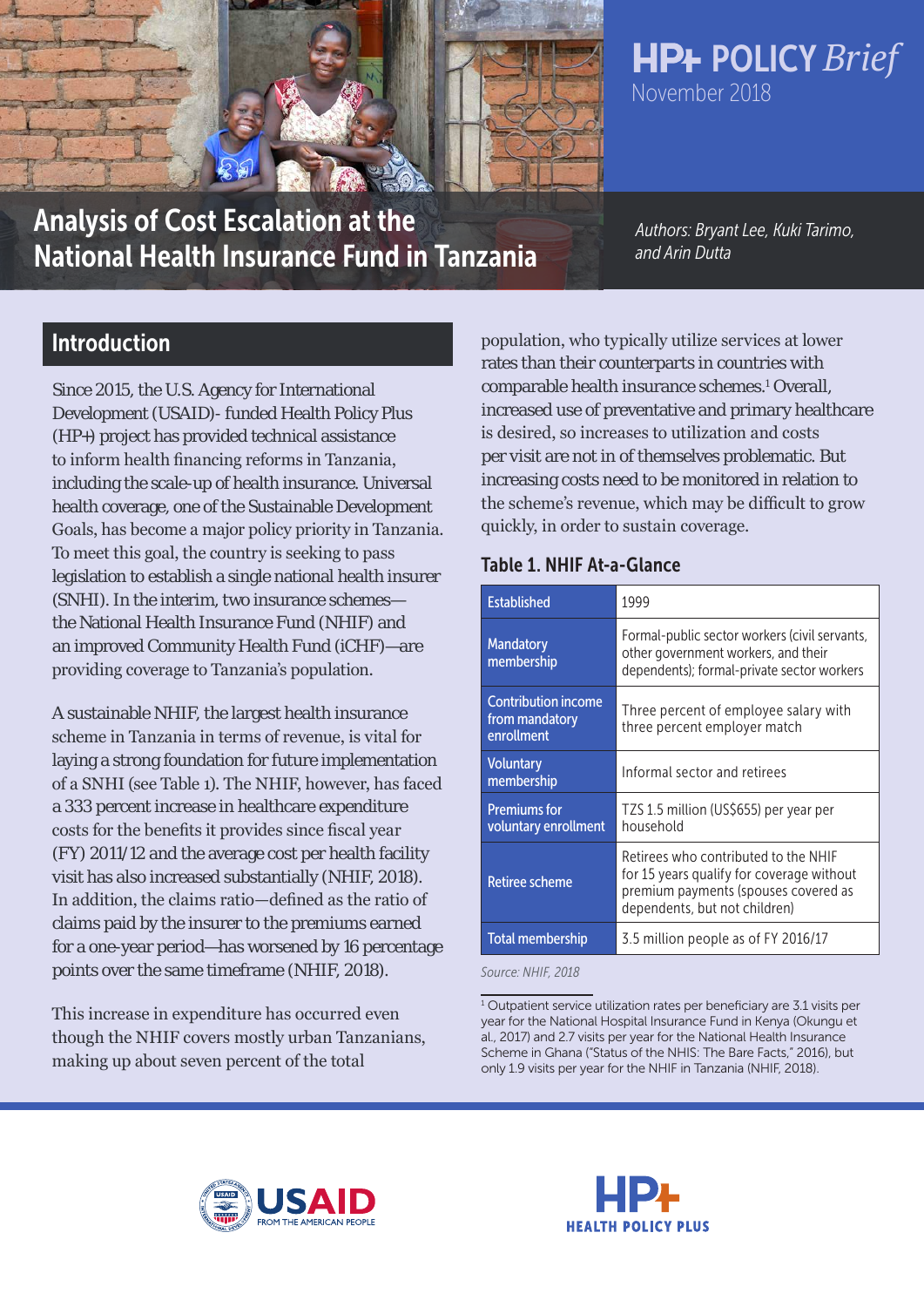The iCHF, which launched in March 2018, is intended to expand insurance coverage for informal and rural households with some enrollment for the extremely poor, defined as those living on an income below the national poverty line, expected to be subsidized by the government (Lee et al., 2018b). As Tanzania moves toward universal health coverage, the iCHF could be partially subsidized by the NHIF, which has built up sizable reserves to support it. But if the NHIF's claims ratio continues climbing, the scheme will begin to run a deficit and inevitably deplete its reserves and lose the opportunity for cross-subsidization.

If the NHIF and the iCHF are intended as intermediary steps towards the reform objective of a SNHI, the NHIF will need to stabilize its costs. To help reveal potential efficiency improvements prior to any roll-out of the SNHI, HP+ conducted an analysis of the key drivers of the increases in NHIF healthcare expenditure, including the rising average cost per claim. The findings will improve understanding by the NHIF, the Ministry of Health, Community Development, Gender, Equity and Children (MOHCDGEC), public and private providers, and other stakeholders of the avenues that can be pursued to better control NHIF health expenditure levels and manage a more sustainable and efficient scheme. This brief is the first published document to examine these issues in the context of a future SNHI.

## Approach

HP+ analyzed the impact of expanding enrollment, changes in the volume and mix of utilization, impact of different levels of the health system being accessed, facility ownership status, population demographics, and regional variations. Expenditure data for these sub-groups were sourced from the NHIF for a five-year period from FYs 2012/13 to 2016/17 to determine trends over time. To account for the effects of inflation, changes in expenditure were calculated in

real terms using a base year of FY 2012/13 and adjustments made consistent with the consumer price index in Tanzania (NBS, 2018). HP+ also forecasted a pro-forma NHIF income statement based on recent trends to determine if and when the scheme may begin to run a deficit.

To better understand how to improve reimbursement policies and rates specifically as they pertain to drugs, commodities, and diagnostics—HP+ tracked the change in the costs of these items over time, relative to the reimbursement rates provided by the NHIF. Lastly, HP+ conducted structured interviews with the NHIF to understand the claims submission and administration processes. HP+ compared claims submitted to claims paid to reveal common errors, make inferences on undesired provider behaviors, and better understand timelines for claims processing to make recommendations on how to increase accuracy and efficiency. We also interviewed public and private facility owners and managers to understand their perspective on contracting with the NHIF and any challenges they face with claims processes and/or reimbursement policies and rates.

### **Results**

### **Current Financial Position of the Scheme**

Over the five-year period from FYs 2012/13 to 2016/17, NHIF membership enrollment increased by 40 percent (see Figure 1). Over the same period, the number of beneficiaries covered by the NHIF only increased by 18 percent, as the estimated ratio of dependents to primary members decreased from 5.52 to 4.63. Comparatively, utilization of NHIFcovered services increased much more prominently over the same period with the number of annual visits increasing by 103 percent. Consequently, real annual total expenditure growth has outpaced real annual revenue growth each year from FYs 2012/13 to 2016/17 (see Figure 2).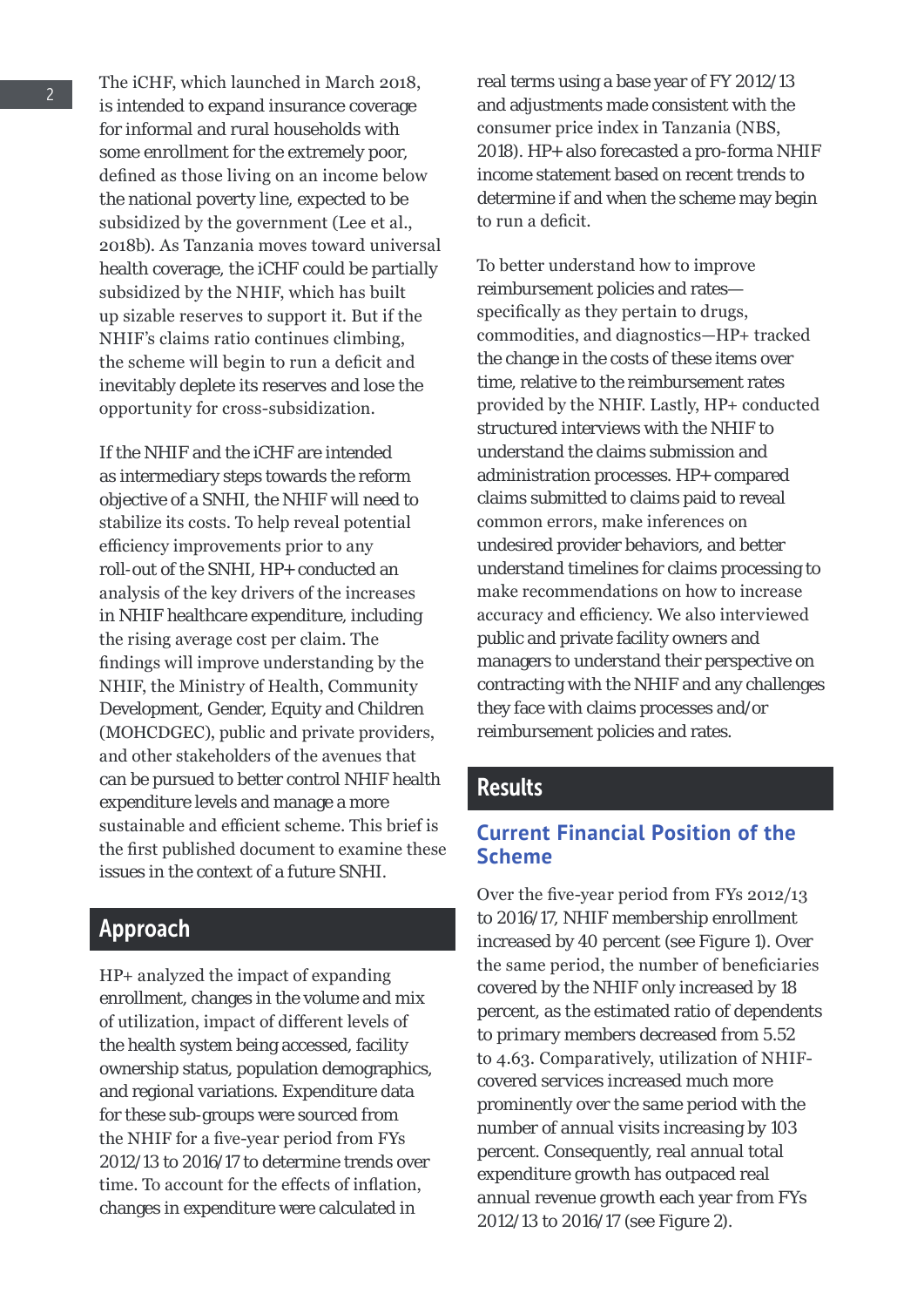



*Source: NHIF, 2018*

#### Figure 2. NHIF Real Total Revenue and Total Expenditure Percentage Growth



*Source: NHIF, 2018*

Analysis of historic NHIF income statements since FY 2012/13 revealed that the annual scheme surplus decreased every year, with the exception of FY 2015/16. The annual scheme surplus in FY 2016/17 was two percent lower than in FY 2012/13. The NHIF claims ratio worsened from 47 percent in FY 2012/13 to 63 percent in FY 2016/17. While this trend raises some concerns related to long-term sustainability, the NHIF has carried forward significant after-tax surplus since FY 2007/08, with these assets totaling TZS 1 trillion nominally (US\$437 million) as of FY 2016/17, so the short- to mediumterm outlook shows no immediate threat to the NHIF in terms of insufficient reserves. Another key sustainability metric is the

administrative expense ratio, defined as the ratio of administrative expenses to premiums earned. This ratio has increased from 17 percent in FY 2012/13 to 22 percent in FY 2015/16.

#### **Analysis of Expenditure Growth**

From FYs 2012/13 to 2016/17, expenditure growth has been driven by:

- Outpatient services and claims on medicines and consumables
- Beneficiaries seeking services more frequently at hospitals and privatelyowned facilities
- Increased utilization in Dar es Salaam and for those ages 55–64. Figure 3 shows expenditure distribution by age range



#### Figure 3. NHIF Health Expenditure by Age Range

In terms of claims paid per visit, surgical and specialized procedures have increased dramatically in the last five years, up 346 percent (see Figure 4). These expensive procedures represent about nine percent of total claims paid, but their share has declined over time. As a cost control measure, the NHIF could consider a global budget provider payment mechanism that transfers a lump sum amount to providers for specific services, such as surgeries. Meanwhile, procedural charges (e.g., stiches,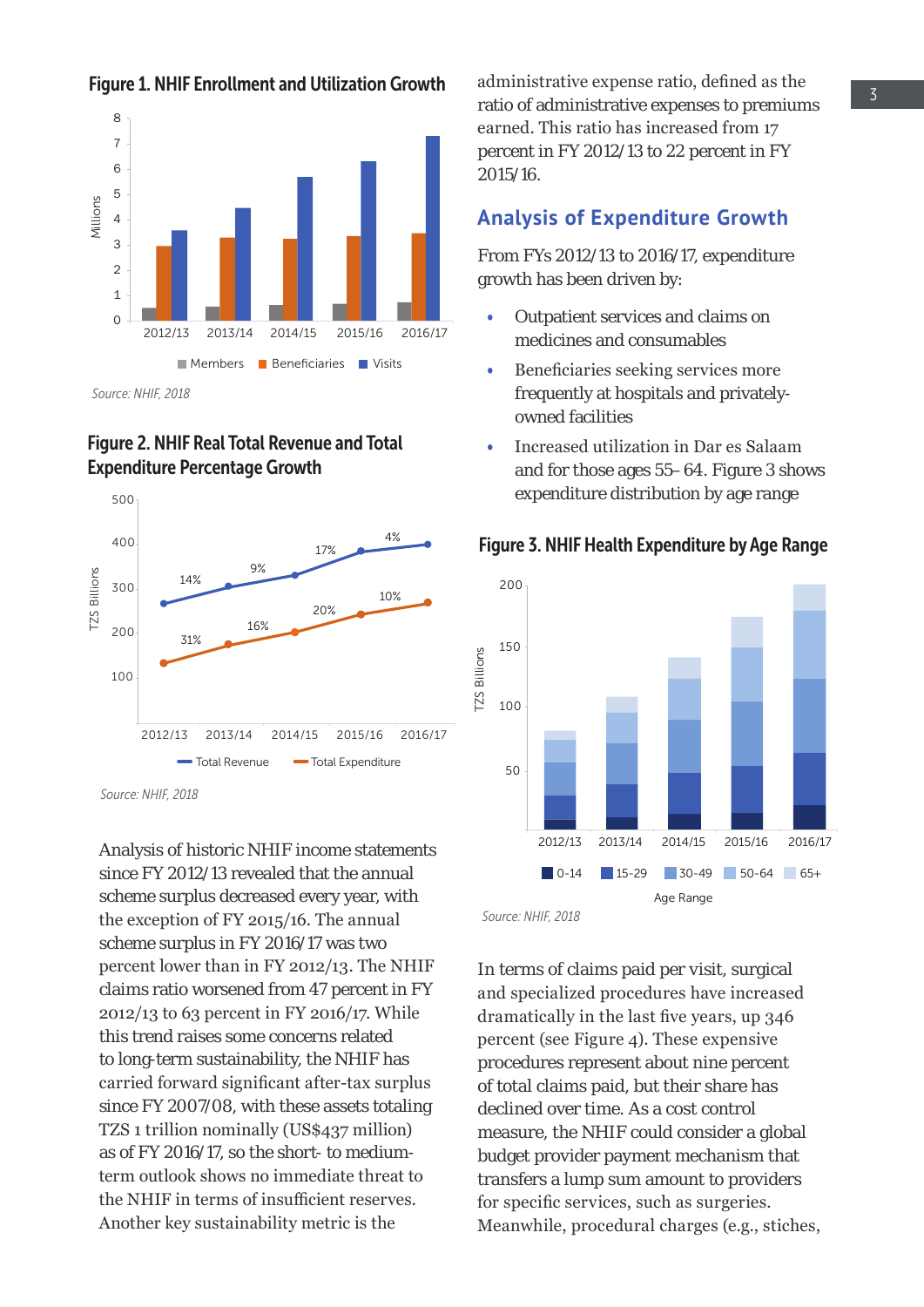wound dressings) and other health charges (e.g., crutches, hearing aids) have been gaining their share of total claims paid, up from two to nine percent, and investigations have also increased from 15 to 21 percent of total claims paid (see Table 2). Claims paid per visit has also increased substantially in higher-level facilities, particularly zonal referral (up 66%) and regional referral hospitals (up 44%). Claims paid per visit at district hospitals, health centers, and dispensaries have not increased significantly over time. The NHIF believes that the increase in expenditure at higher-level facilities is a result of lack of enforcement of the MOHCDGEC referral guidelines (MOHSW, 2013). Clients prefer to go to hospitals even in cases in which they can be treated at lower-level facilities.



Figure 4. Expenditure per Visit by Benefit Type

*Source: NHIF, 2018*

More NHIF beneficiaries are seeking services at privately-owned facilities now than before but claims paid per visit at these facilities have decreased over time. This contrasts with claims paid per visit increasing significantly at both government- and nongovernment-owned facilities (up 56% and 85%, respectively), which may imply that privately-owned facilities are operating more efficiently, with less wastage than government and non-government facilities (see Figure 5). The NHIF acknowledged that currently,

Table 2. Change in Percentage Share of NHIF Expenditure and Expenditure per Visit from FYs 2012/13 to 2016/17

| <b>Category</b>               | <b>Proportion of NHIF</b><br><b>Expenditure</b> |         | <b>Expenditure per</b><br>Visit (TZS) |         |
|-------------------------------|-------------------------------------------------|---------|---------------------------------------|---------|
| <b>Benefit</b>                | 2012/13                                         | 2016/17 | 2012/13                               | 2016/17 |
| <b>Registration Fee</b>       | 15.7%                                           | 16.7%   | 3,938                                 | 5,200   |
| Outpatient<br><b>Services</b> | 47.8%                                           | 46.0%   | 10,772                                | 14,323  |
| Investigation                 | 15.5%                                           | 21.2%   | 6,679                                 | 10,919  |
| Inpatient<br><b>Services</b>  | 7.7%                                            | 7.4%    | 52,330                                | 75,024  |
| <b>Surgical Services</b>      | 13.3%                                           | 8.7%    | 49,870                                | 222,312 |
| Ownership                     | 2012/13                                         | 2016/17 | 2012/13                               | 2016/17 |
| Faith-based                   | 34.9%                                           | 28.8%   | 21,451                                | 27,707  |
| Government                    | 30.1%                                           | 32.5%   | 16,960                                | 26,373  |
| Non-government                | 1.1%                                            | 1.0%    | 19,805                                | 36,616  |
| Private                       | 33.9%                                           | 37.7%   | 34,002                                | 32,385  |
| <b>Facility</b>               | 2012/13                                         | 2016/17 | 2012/13                               | 2016/17 |
| Hospital                      | 74.1%                                           | 74.5%   | 31,531                                | 40,557  |
| <b>Health Center</b>          | 6.8%                                            | 5.5%    | 9,144                                 | 9,754   |
| Dispensary                    | 6.4%                                            | 4.7%    | 7,180                                 | 7,552   |
| Pharmacy                      | 12.5%                                           | 10.3%   | 27,444                                | 27,528  |
| Age                           | 2012/13                                         | 2016/17 | 2012/13                               | 2016/17 |
| $0 - 14$                      | 11.1%                                           | 9.7%    | 14,174                                | 16,577  |
| $15 - 29$                     | 24.3%                                           | 20.1%   | 18,317                                | 21,032  |
| $30 - 49$                     | 32.7%                                           | 28.6%   | 24,932                                | 30,208  |
| $50 - 64$                     | 22.7%                                           | 25.8%   | 29,618                                | 38,983  |
| $65+$                         | 9.2%                                            | 15.8%   | 34,408                                | 47,374  |
| Region                        | 2012/13                                         | 2016/17 | 2012/13                               | 2016/17 |
| Dar es Salaam                 | 55.4%                                           | 59.3%   | 39,221                                | 48,534  |
| Central                       | 5.0%                                            | 4.7%    | 12,509                                | 17,270  |
| Coastal<br>(non-Dar)          | 3.9%                                            | 4.0%    | 11,002                                | 12,247  |
| Lake                          | 11.3%                                           | 8.5%    | 15,124                                | 18,204  |
| Northern                      | 12.9%                                           | 12.6%   | 17,752                                | 21,737  |
| Southern<br><b>Highlands</b>  | 7.8%                                            | 8.1%    | 12,983                                | 18,095  |
| Western                       | 1.5%                                            | 1.0%    | 11,191                                | 12,864  |
| Zanzibar                      | 2.2%                                            | 1.8%    | 16,638                                | 21,525  |

*Source: NHIF, 2018*

*Bolded figures indicate a key finding from the analysis.*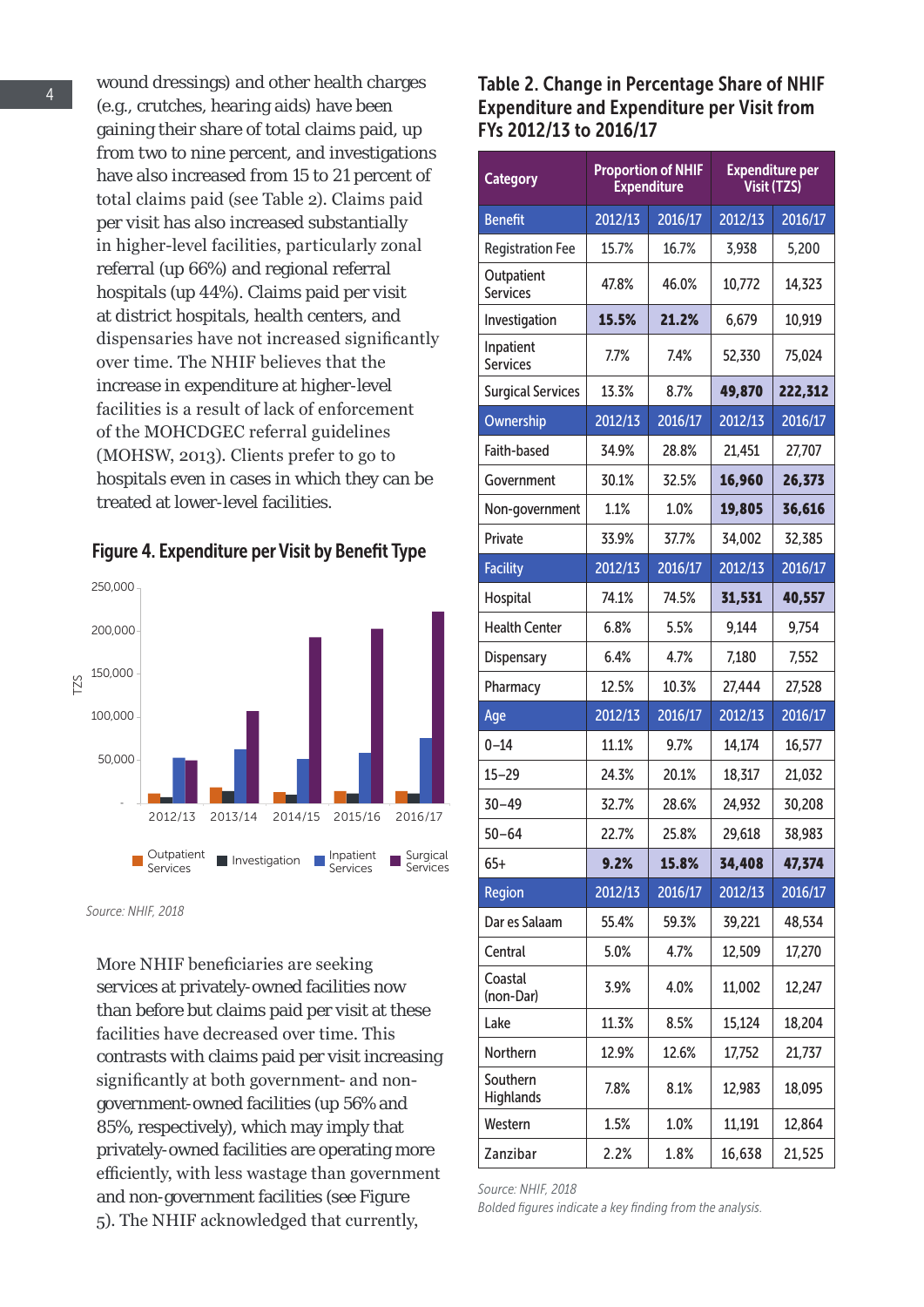most clients prefer to seek care at private facilities. Strengthening quality of service and efficiency at public facilities should therefore be prioritized.



### Figure 5. NHIF Expenditure per Visit by Ownership Type

*Source: NHIF, 2018*

#### Figure 6. Expenditure Growth per Visit by Age Range



*Source: NHIF, 2018*

Geographically, most claims paid and the highest claims paid per visit occur in Dar es Salaam. However, the highest growth in claims paid per visit were found in Dodoma and Mbeya. Claims paid per visit decreased in some regions, such as Simiyu and Shinyanga. More and more claims

expenditure are for people older than age 50, which is not surprising as healthcare needs typically increase as a person gets older. Beneficiaries older than age 50 now account for 42 percent of all claims paid, up from 32 percent five years ago. Expenditure per visit is now highest for those ages 70–84, while expenditure per visit for those under age 40 has not increased significantly over time (see Figure 6). The NHIF recognized that voluntary enrollment is highest for the elderly, which contributes to rising expenditures for older population groups.

#### **Claims Submission Process and Lack of Referral Enforcement**

At some facilites, as much as 60-90 percent of funding now comes from the NHIF. The NHIF's internal policy requires claims to be processed within 60 days of receipt. Reporting revealed that there is little variation between claims submitted and claims paid. If a claim is rejected, the facility absorbs the loss from the cost of service. The NHIF may reject a claim if it violates standard guidelines or pricing packages, and only claims for drugs and services that are covered by the NHIF minimum benefits packages will be accepted. The NHIF does not enforce the MOHCDGEC referral guidelines, thus beneficiaries may access services at any facility level. The one exception, that will result in a claim being rejected, is if a beneficiary goes to two different facilities during the same day without a referral. Surgery, consultation fees, x-rays, ultrasounds, and admission fees are typically more expensive at higherlevel facilities. Requiring a referral from a primary healthcare facility before a beneficiary can seek care at a hospital would be a logical first step toward reducing costs.

Another area that presents an opportunity for improvement is addressing the mismatch between the NHIF e-system and provider systems. Required work-arounds typically involve paper forms that increase the likelihood of introducing manual errors.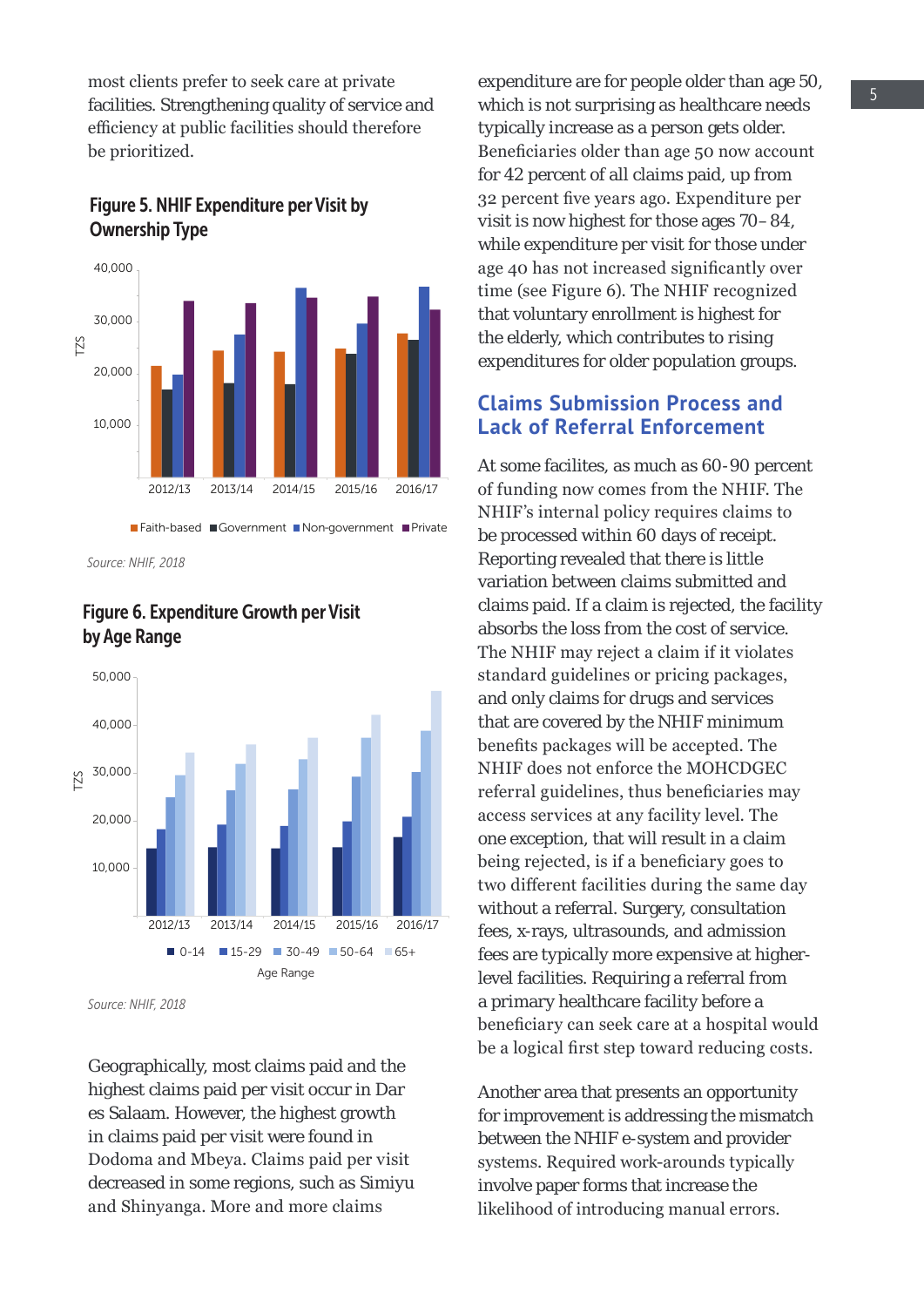#### **Provider Payment Mechanism**

The NHIF currently operates an all feefor-service payment mechanism and determines its reimbursement rate based on market surveys on the price of services and commodities, consultations with providers, and results from actuarial evaluations. HP+ compared NHIF reimbursement rates with Medical Stores Department price lists. While the Medical Stores Department updates its price list every year, the NHIF has only updated its rates three times since it began operating in 2001: FYs 2007/08, 2012/13, and 2016/17. According to some service providers interviewed, the consequence of this infrequency in price resets is that actual costs incurred by providers can often be higher than NHIF reimbursement rates due to the effects of medical inflation. Adjusting NHIF pricing every year would help ensure that providers are more accurately compensated for the services they provide. NHIF recommends establishing a separate governing body to regulate pricing of medical services and to help mediate competing priorities from both sides. When compared with Kenya's National Hospital Insurance Fund rates for the same services, Tanzania's NHIF reimbursement rates were 20 percent lower on average (Kenya NHIF, 2018).

Some at the NHIF believe that a way to increase efficiency is to integrate some capitation, an arrangement that pays providers a set amount that is dependent on the number of beneficiaries they serve. For the iCHF, which is managed by the NHIF, all provider payments will be capitation. Capitating the primary provider level, if the referral system can be more strictly enforced, and outpatient care could ease some administrative burden on claims officers. The NHIF estimated eight million claims were processed last year by 100 officers. Capitation is meant to discourage the provider from delivering more care than necessary or using costly procedures over equally effective inexpensive ones, so should help with cost

containment for the NHIF. The facility becomes responsible for covering all service delivery costs incurred, which transfers expenditure risk onto the providers. There are incremental costs associated with setting up a sophisticated system to monitor quality of care and capitation rates to ensure that they remain fair for the package of services covered. An unintended consequence of capitation is that it may incentivize reduction of care to retain surplus funds.

The National Health Insurance Scheme in Ghana is an example in which capitation has been introduced at the primary care level. Introduced in 2012 as a pilot in the Ashanti region—and subsequently expanded to several other regions—results have been mixed, with some studies reporting that capitation has led to more efficient use of resources (Opoku et al., 2014). Others reported opposition from providers and beneficiaries citing under-provision of services and reduced quality, resulting in the discontinuing of capitation in Ashanti in 2017 (Sackey et al., 2017). Meanwhile, the National Hospital Insurance Fund in Kenya made similar reforms in 2015, but providers indicated that capitation rates were inadequate to cover the cost of services and often delayed, which in some cases resulted in the introduction of informal out-ofpocket payments (Munge et al., 2018). The Government of Tanzania should consider these lessons learned from other developing country systems if it decides to move in a similar direction.

### **Discussion**

#### **NHIF Financial Dynamics**

There are legitimate concerns with escalating expenditure and worsening claims ratios at the NHIF over the last five years. Projecting the NHIF's income statement over the next 15 years, based on recent trends in revenue, expenditure, and utilization, reveals that the NHIF will begin to run a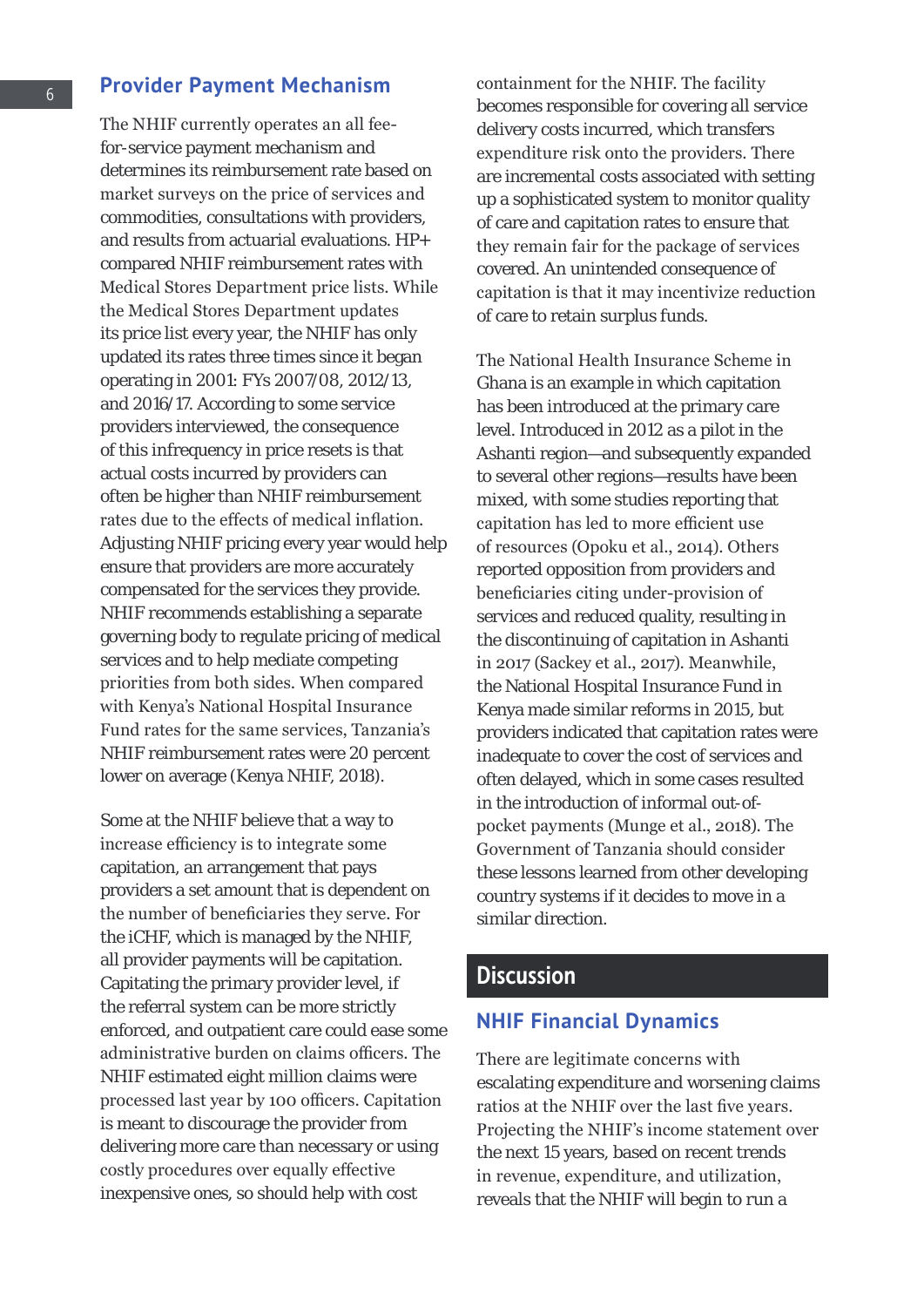deficit within eight years, in 2025 (see Figure 7). Still, the NHIF is in a stronger financial position than the national schemes of many other countries. It has assets carried forward to remain viable for a few years longer after 2025, but reserves will be depleted within 11 years, by 2029 (see Figure 8).

The good news is that the considerable reserves the NHIF has built up over the last 10 years allows time to introduce a mix of reforms to curb expenditure growth from unnecessary care, raise revenue, and reduce administrative costs per beneficiary and per claim. Reducing future health expenditure by 33 percent from NHIF status quo projections

would allow the scheme to maintain a surplus for the next 15 years, through 2032. The NHIF may consider a slight increase to premium rates for middle- to high-income Tanzanians—who make up most formal sector workers—to help curtail claims ratio deterioration. The NHIF could also consider charging a copay to high income individuals for certain services at the point of use, an approach used by the Kyrgyz Republic for its State Guaranteed Benefits Package (Cotlear et al., 2015).

Developing country households from the highest wealth quintiles are expected to be more willing to pay for healthcare, making

Figure 7. NHIF Forecasted Surplus/Deficit based on Recent Trends



*Source: NHIF, 2018; HP+ Calculations*





*Source: NHIF, 2018; HP+ Calculations*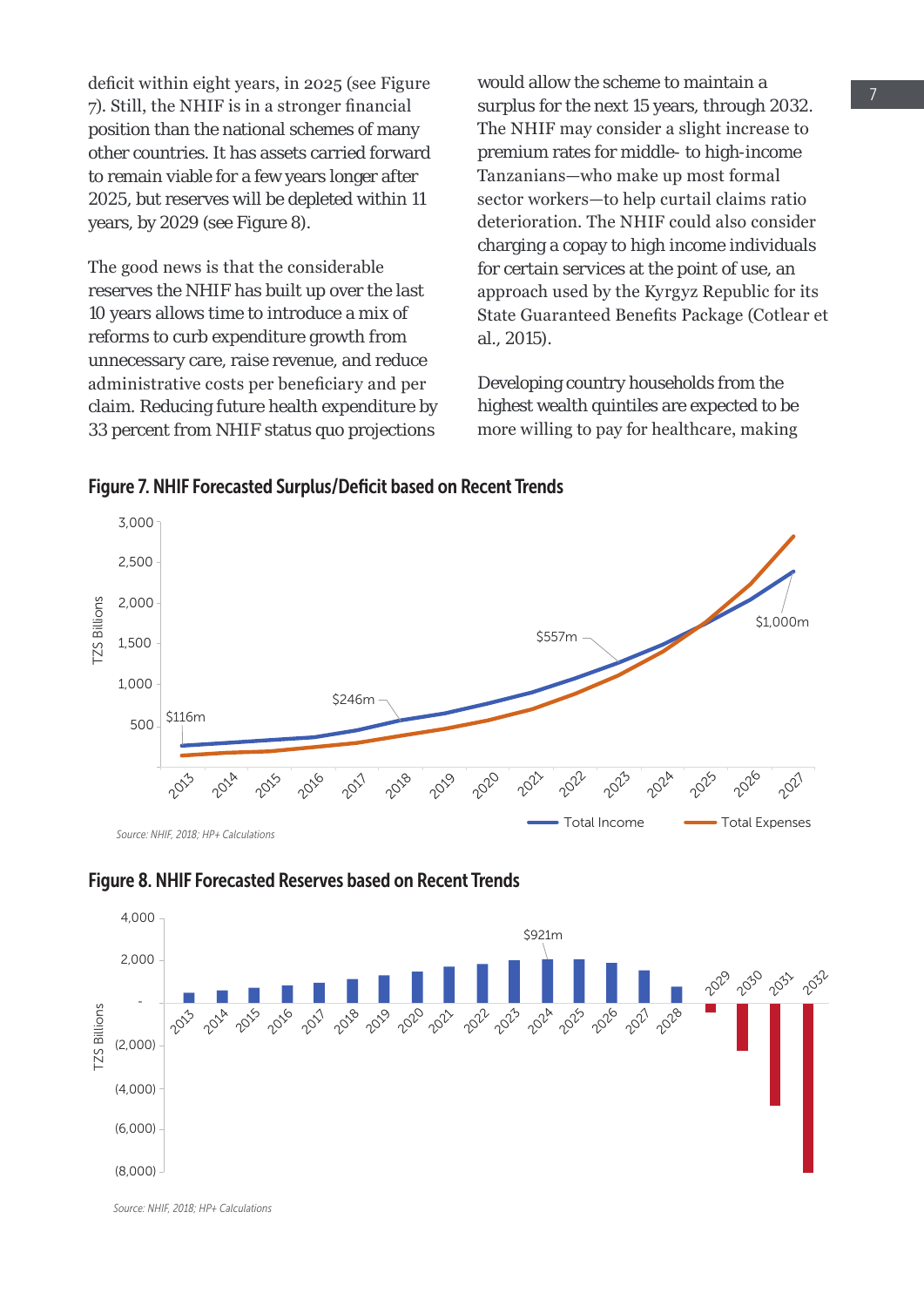the price-elasticity of demand for health for the wealthy relatively inelastic in these countries (Dupas, 2012). It is possible that due to the anticipated mandatory enrollment provision for the NHIF, some improvement to the claims ratio may be expected organically as those in the formal sector that previously went without insurance may have purposely chose not to enroll because they were healthy and therefore less likely to utilize services.

#### **NHIF as a Vehicle to Drive Universal Health Coverage**

If contribution income grows as expected and if escalating health expenditure can be reigned in enough for the scheme to continue with even a slight surplus each year, the NHIF will be positioned to support Tanzania's policy reform objectives of an SNHI and moving toward universal health coverage.

If the NHIF is financially stable, one logical way to support the reform agenda is to financially assist the iCHF in the short- to medium-term through cross-subsidization, during the iCHF's critical scale-up stage. As Tanzania works to establish an SNHI, any future policy discussions on health insurance reforms should consider how decisions will affect and involve both schemes simultaneously.

More specifically, the NHIF could help meet some of the financing needs for subsidizing premium payments for enrollment of the extremely poor in the iCHF. HP+ quantified the full financing implications for the iCHF in terms of Government of Tanzania matching funds and subsidies for the poor in a separate analysis (Lee et al., 2018b). In this analysis, HP+ estimated US\$7.4 million is needed for subsidies in 2018 with the figure rising to US\$34 million by 2022, as more poor people become enrolled in the iCHF. Currently, it is unclear where the funding for these government obligations will come from, straining the sustainability of the iCHF.

Future discussions related to reform may also include expanding the depth of the NHIF benefits package to cover new areas. HP+ assessed the feasibility of integrating HIV services into the NHIF in a separate analysis, while the Clinton Health Access Initiative and Johns Hopkins University conducted a similar analysis on integrating family planning through the Advance Family Planning project (Lee et al., 2018a). However, if recent trends in cost escalation are not remedied, the NHIF will not have much ability to expand benefits beyond what it currently provides.

### Conclusion

Whether the NHIF can be a pathway for outward expansion of health insurance, with the ultimate goal of an SNHI, will depend on whether the provision for mandatory enrollment is passed and properly enforced. More importantly, the NHIF will also need to achieve efficiency gains from reforms, such as implementation of a strict referral system and capitating at the primary provider level, to be successful. The fund must also find the right balance between managed expenditure growth, progressivity in revenue generation, and increases in utilization due to beneficiaries' needs rather than poor provider practices.

Lessons learned from other countries like Ghana and Kenya, which have attempted similar reforms with mixed results, can be studied to identify best practices and to help avoid potential resistance and drawbacks. The NHIF, on its current financial trajectory, is not sustainable–but thankfully, due to its accumulation of reserves, has time to make the needed adjustments to ameliorate some of its cost escalation issues in order to remain viable in the long term.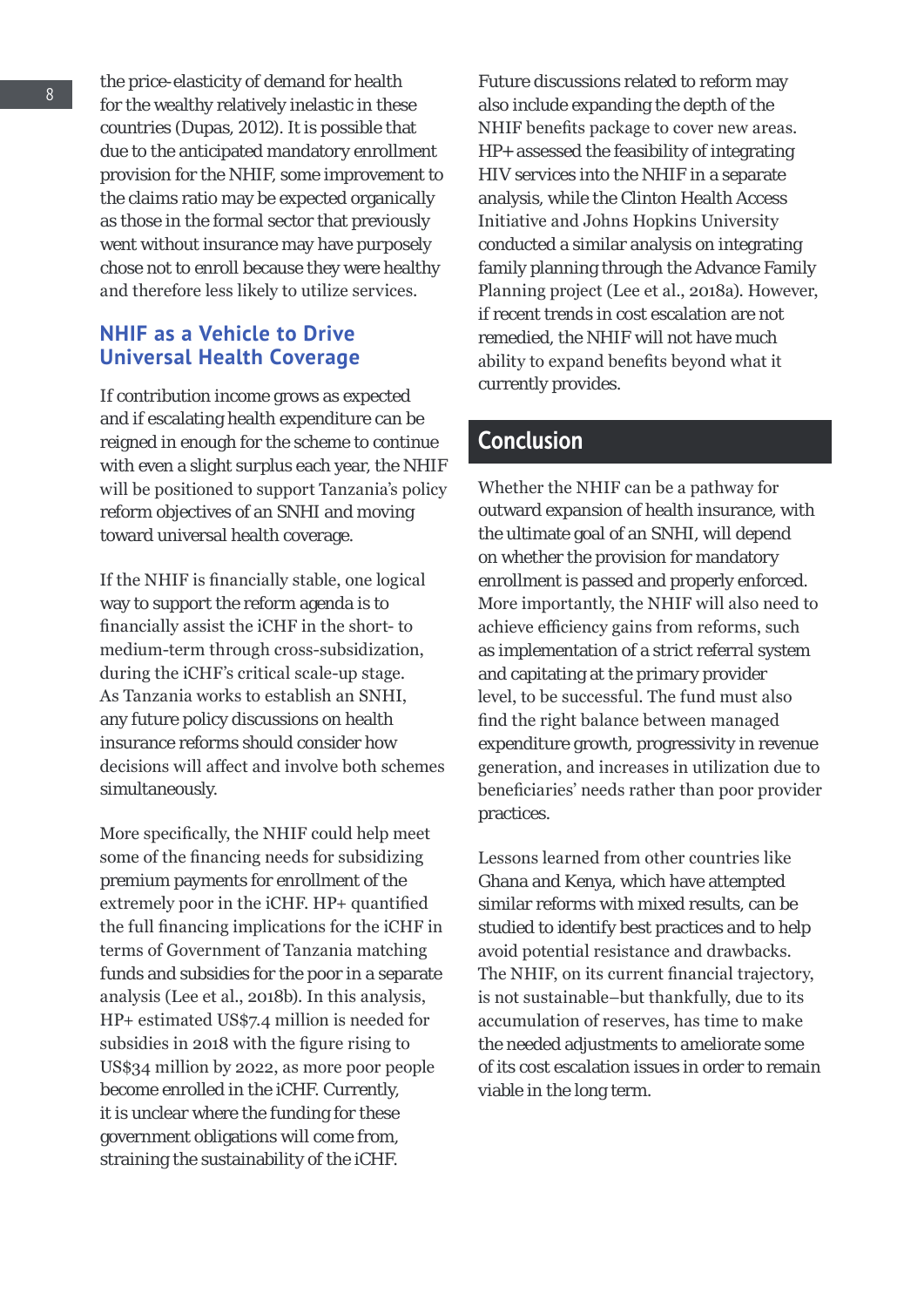#### References

Cotlear, D., S. Nagpal, O. Smith, A. Tandon, and R. Cortez. 2015. *Going Universal: How 24 Developing Countries Are Implementing Universal Health Coverage Reforms from the Bottom Up.* Washington, DC: The World Bank.

Dupas, P. 2012. "Global Health Systems: Pricing and User Fees." *Elsevier Encyclopedia of Health Economics* 1-17.

Kenya National Hospital Insurance Fund (Kenya NHIF). 2018. "NHIF Payment Structure." Nairobi, Kenya: Government of Kenya.

Lee, B., K. Tarimo, A. Dutta, and S. Prabhakaran. 2018a. *Mainstreaming HIV Services in Tanzanian Health Insurance.*  Washington, DC: Palladium, Health Policy Plus.

Lee, B., K. Tarimo, and A. Dutta. 2018b. *Tanzania's Improved Community Health Fund: An Analysis of Scale-up Plans and Design.* Washington, DC: Palladium, Health Policy Plus.

National Bureau of Statistics (NBS). 2018. "Consumer Price Index 2012/13 to 2016/17." Dar es Salaam: Government of Tanzania.

National Health Insurance Fund (NHIF). 2012. *Price Schedule for NHIF Accredited Health Facilities.* Dar es Salaam: Government of Tanzania.

NHIF. 2016. *Price Schedule for NHIF Accredited Health Facilities.* Dar es Salaam: Government of Tanzania.

NHIF. 2018. *Expenditure and Utilization Data 2012/13 to 2016/17.* Dar es Salaam: Government of Tanzania.

Okungu, V., J. Chuma, and D. McIntyre. 2017. "The Cost of Free Health Care for All Kenyans: Assessing the Financial Sustainability of Contributory and Non-Contributory Financing Mechanisms." *International Journal for Equity in Health* 16:39.

Opoku, M., R. Nsiah, A. Oppong, P. Edmund, and T. Edmund Tetteh. 2014. "The Effect of Capitation Payment on the National Health Insurance Scheme in Ashanti Region, Ghana." *SSRN Electronic Journal:* 10.2139/ ssrn.2479305.

Ministry of Health and Social Welfare (MOHSW). 2013. *Standard Treatment Guidelines and Essential Medicines List.* Dar es Salaam: Government of Tanzania.

Munge, K., S. Mulupi, E. Barasa, and J. Chuma. 2018. "A Critical Analysis of Purchasing Arrangements in Kenya: The Case of the National Hospital Insurance Fund." *International Journal of Health Policy Management* 6(6):1-11.

Sackey, F. and P. Amponsah. 2017. "Willingness to Accept Capitation Payment System Under the Ghana National Health Insurance Policy: Do Income Levels Matter?" *Health Economics Review* 7:38. doi:10.1186/ s13561-017-0175-1.

"Status of the NHIS: The Bare Facts." November 17, 2016. Available at: [http://](http://citifmonline.com/2016/11/17/status-of-the-nhis-the-bare-facts-infographic/) [citifmonline.com/2016/11/17/status-of-the](http://citifmonline.com/2016/11/17/status-of-the-nhis-the-bare-facts-infographic/)[nhis-the-bare-facts-infographic/](http://citifmonline.com/2016/11/17/status-of-the-nhis-the-bare-facts-infographic/).